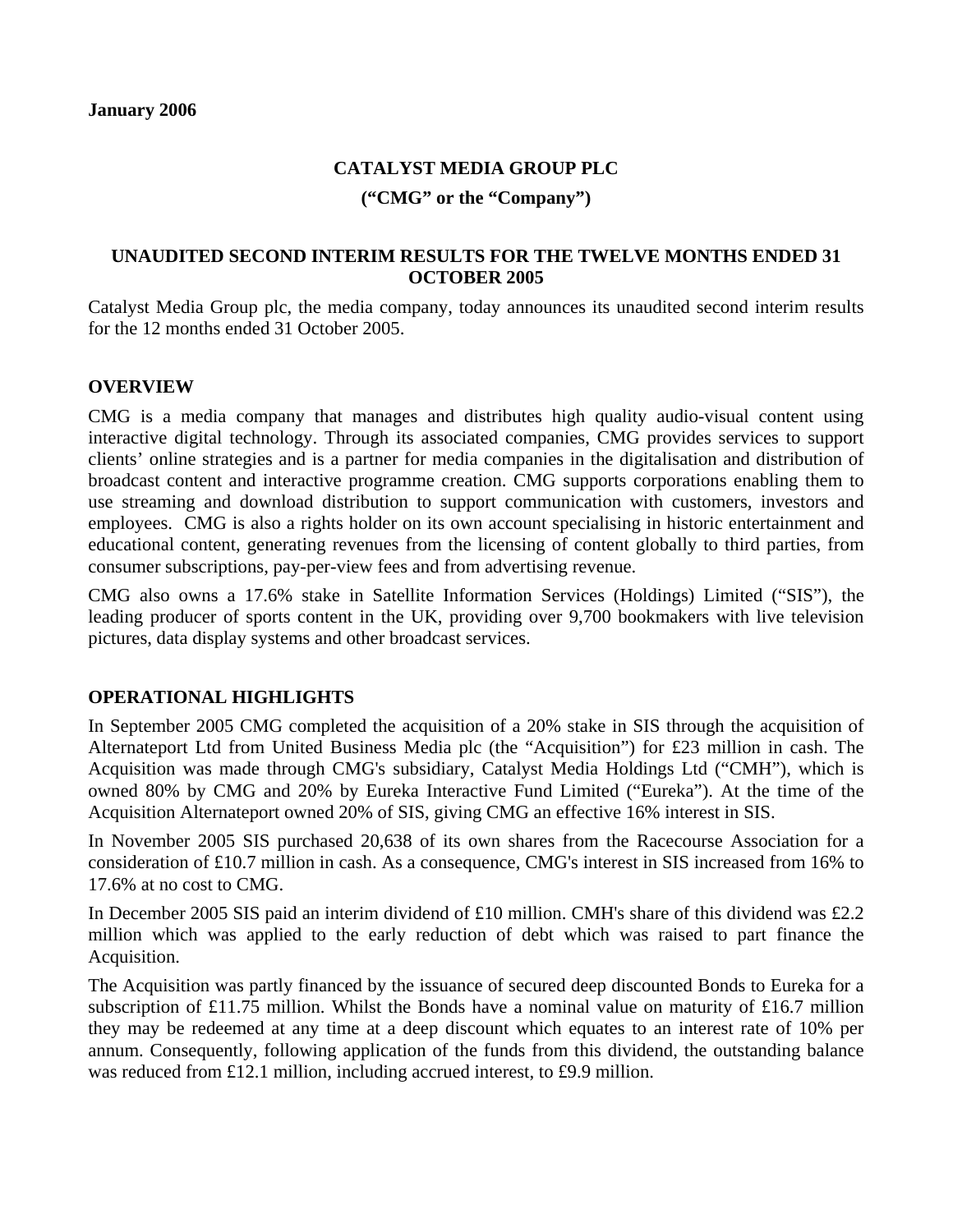SIS has, in the recent past, had a policy of declaring a substantial dividend every four years. The Directors of CMG expect the next dividend in line with this policy to be declared before the end of 2006.

Since the completion of the Acquisition, CMG has embarked on a strategy to de-risk and reduce costs in the Group so as to maximise the benefit to shareholders of its ownership in SIS. As part of this process Global Media Services ("GMS"), the New York based media services business, was sold to management in October 2005. As consideration CMG will receive 15 per cent. of the gross revenues of the holding company of GMS from 1 January 2006 to 31 December 2010. In addition BPI, the wholly owned New York based television production company, entered into a joint venture with PowPix Productions who assumed the responsibility for running the post production facility. As a result of this agreement BPI's annual cost base has been reduced to less than £50,000 from £1.1 million. CMG is currently in discussions with a number of interested parties with regard to the disposal of its remaining US subsidiary, NPG Inc., which operates the world's leading stock footage portal, Footage.net.

In the UK a comprehensive re-structuring was implemented which has reduced overheads by a further £500,000 annually. Consequently the Group now employs a total of 6 people worldwide. The cost of the Group restructuring amounted to  $\pounds$ 1.1m, which will be included in the results for the period ending 31 March 2006. Despite the significant reduction on the Group's cash resources and notwithstanding the reduction in overhead the Group continues to generate revenues from its on-going relationships with GMS, BPI and Footage.net as well as its content licensing activities in the UK and its investment in SIS.I am pleased to report that the Group is now profitable at the EBITDA level on a monthly basis.

# **FINANCIAL RESULTS**

CMG recorded a loss for the twelve month period ended 31 October 2005 of £7.3 million (EBITDA: loss £2.3million) compared to a loss of £5.4 million (EBITDA: loss £4.7 million) for the equivalent period in 2004. The loss being reported for this period includes the goodwill write off in respect of GMS and BPI of £4.1 million. Net assets increased to £11.6 million at the end of the period from £0.1 million in the prior year, primarily as a result of the acquisition of SIS. No dividend has been paid or is proposed.

For the financial year ended 31 March 2005 SIS generated revenue of £117.7 million (2004: £110.4 million) and profit before tax of £17.1million (2004: £14.9million). For the 12 months ended 31 October 2005 under Associate accounting rules CMG recorded a two month net contribution from SIS of £500,000.

## **CHANGE OF YEAR END**

Following completion of the SIS acquisition, the current financial year of CMG was extended to 31 March 2006. CMG will publish its audited results for the seventeen month period ending 31 March 2006 by 30 September 2006.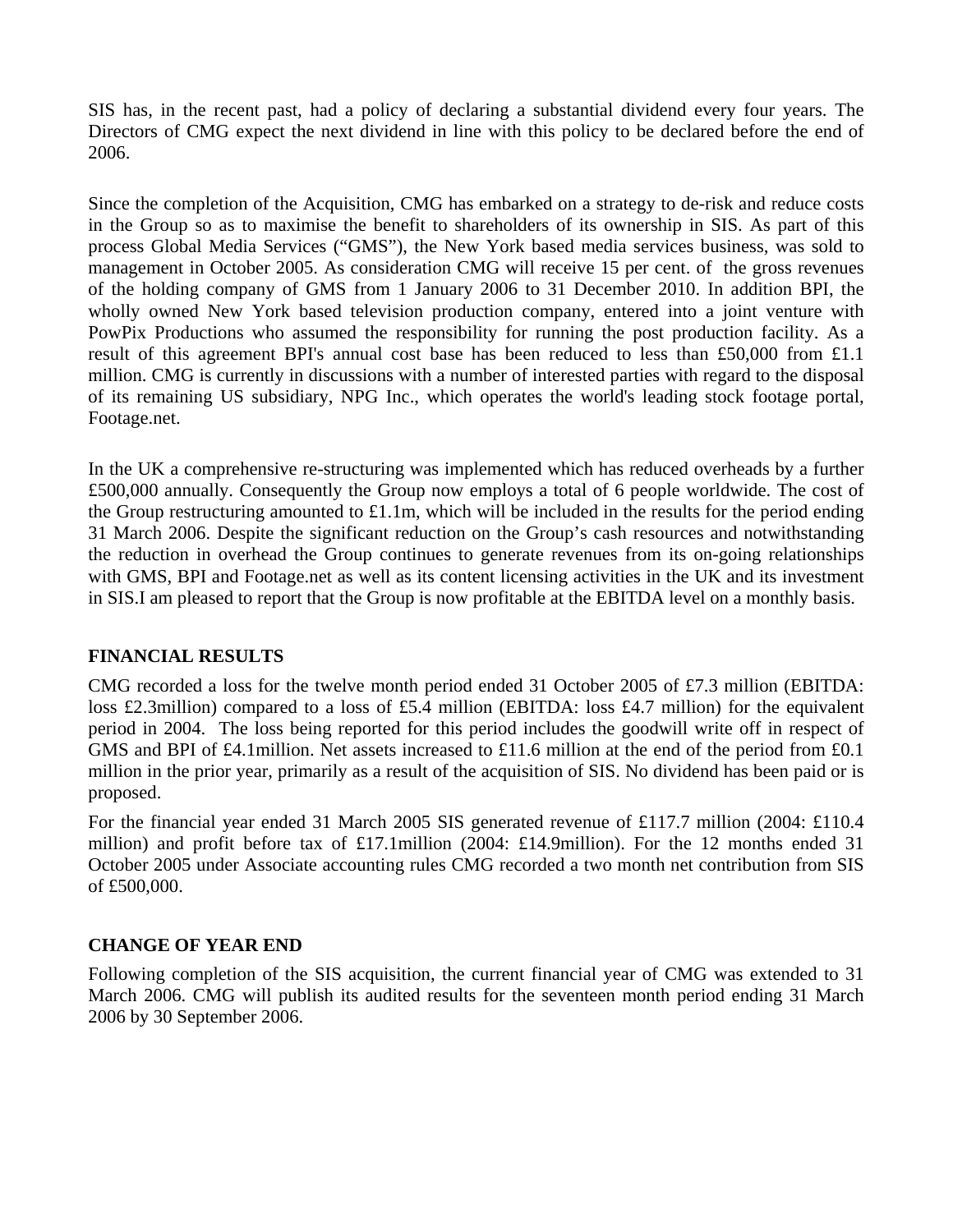## **OUTLOOK**

The acquisition of a significant stake in SIS is a very positive development for the Group which, combined with the subsequent extensive re-structuring, offers excellent prospects for the future. The outstanding debt in respect of this investment should be substantially reduced over the next 12 months from the dividends which the Directors expect to be paid. This will result in both a significant increase in net assets of the Group and in its future earnings.

**Paul Duffen Chief Executive Officer** 

#### **Enquiries:**

Paul Duffen, Chief Executive Catalyst Media Group plc +44 20 7927 6699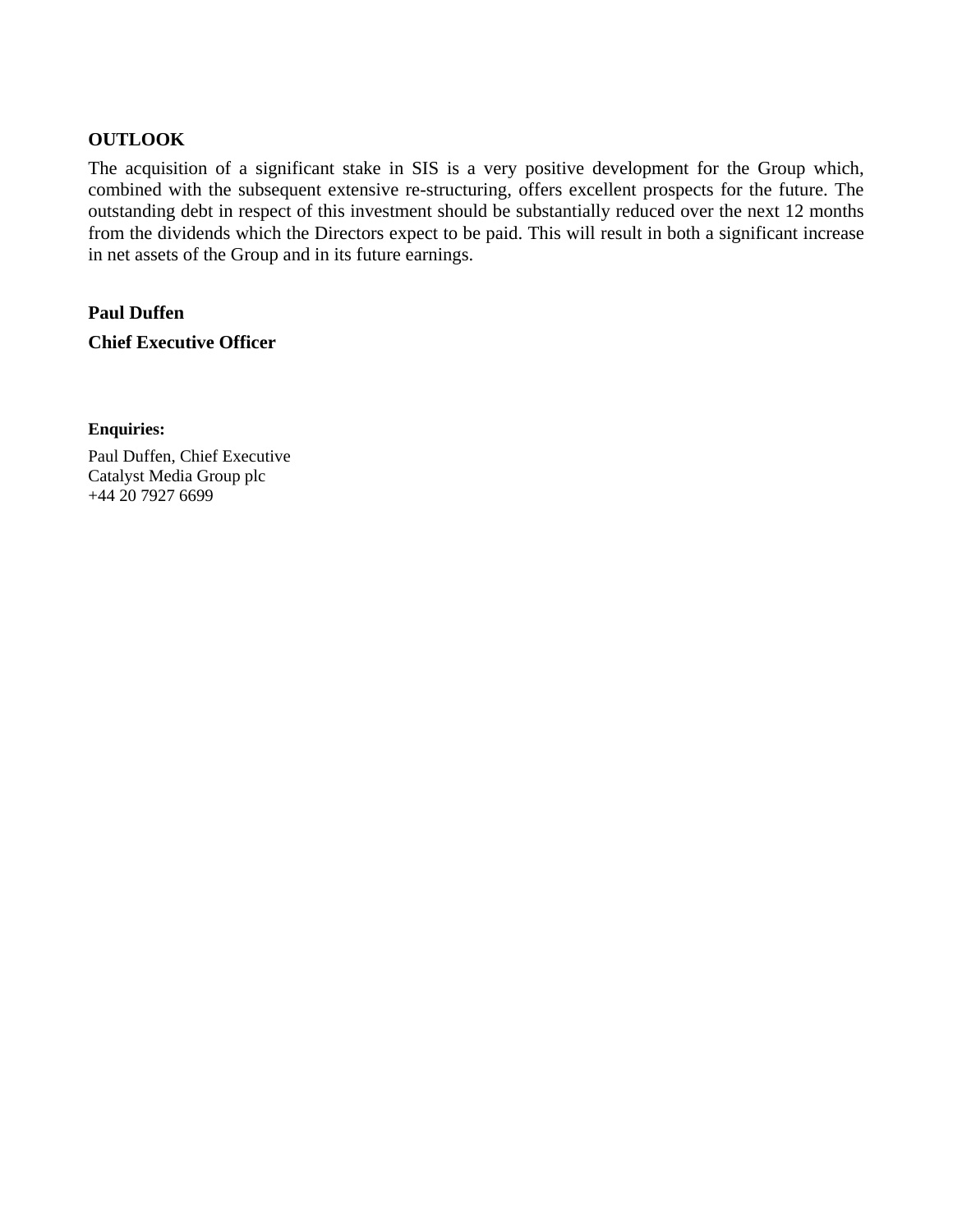# **Unaudited results for the year ended 31 October 2005**

# **Consolidated profit and loss account**

*For the twelve months ended 31 October 2005* 

|                                                       | <b>Note</b>    | 12 months                 | Six months                | Year                       |
|-------------------------------------------------------|----------------|---------------------------|---------------------------|----------------------------|
|                                                       |                | ended                     | ended                     | ended                      |
|                                                       |                | 31 Oct 2005               | 30 April 2005             | 31 Oct 2004                |
|                                                       |                | £                         | £                         | £                          |
|                                                       |                |                           |                           |                            |
| <b>Turnover</b><br>Existing operations                | $\mathbf{1}$   | 224,786                   | 106,363                   | 794,623                    |
| Discontinued operations                               |                | 2,414,354                 | 1,764,722                 | 6,249,912                  |
|                                                       |                | 2,639,140                 | 1,871,085                 | 7,044,535                  |
|                                                       |                |                           |                           |                            |
| Cost of sales                                         |                | (2,176,576)               | (1,278,610)               | (6,843,917)                |
|                                                       |                |                           |                           |                            |
| <b>Gross profit</b>                                   |                | 462,564                   | 592,475                   | 200,618                    |
|                                                       |                |                           |                           |                            |
| Operating expenses                                    |                | (4, 165, 246)             | (2,046,139)               | (3,359,608)                |
|                                                       | $\overline{2}$ |                           |                           |                            |
| <b>Operating loss</b>                                 |                |                           |                           |                            |
| Existing operations<br>Discontinued operations        |                | (3, 130, 077)             | (1,346,424)<br>(107, 240) | (1,870,208)                |
|                                                       |                | (572, 605)<br>(3,702,682) | (1,453,664)               | (1,288,782)<br>(3,158,990) |
|                                                       |                |                           |                           |                            |
| Impairment of goodwill                                |                | (4,093,016)               |                           | (2,194,000)                |
| Share of associates' operating                        |                | 592,167                   |                           |                            |
| profit                                                |                |                           |                           |                            |
| <b>Profit on ordinary activities</b>                  |                | (7,203,531)               | (1,453,664)               | (5,352,990)                |
| before finance charges                                |                |                           |                           |                            |
|                                                       |                |                           |                           |                            |
| Interest receivable                                   |                | 93,452                    | 74,843                    | 29,195                     |
| Interest payable                                      |                | (282, 507)                | (54, 838)                 | (80, 660)                  |
|                                                       |                |                           |                           |                            |
| <b>Loss on ordinary activities</b><br>before taxation |                | (7,392,586)               | (1,433,659)               | (5,404,455)                |
|                                                       |                |                           |                           |                            |
| Taxation                                              |                | 151,999                   | (500)                     | (1,166)                    |
|                                                       |                |                           |                           |                            |
| Loss on ordinary activities                           |                |                           |                           |                            |
| after taxation                                        |                | (7, 240, 587)             | (1,434,159)               | (5,405,621)                |
|                                                       |                |                           |                           |                            |
| <b>Minority Interests</b>                             |                | (68,793)                  |                           |                            |
|                                                       |                |                           |                           |                            |
| Profit for the financial year                         |                | (7,309,380)               | (1,434,159)               | (5,405,621)                |
| Loss per ordinary share                               | 3              | (3.85p)                   | (0.82p)                   | (4.02p)                    |
|                                                       |                |                           |                           |                            |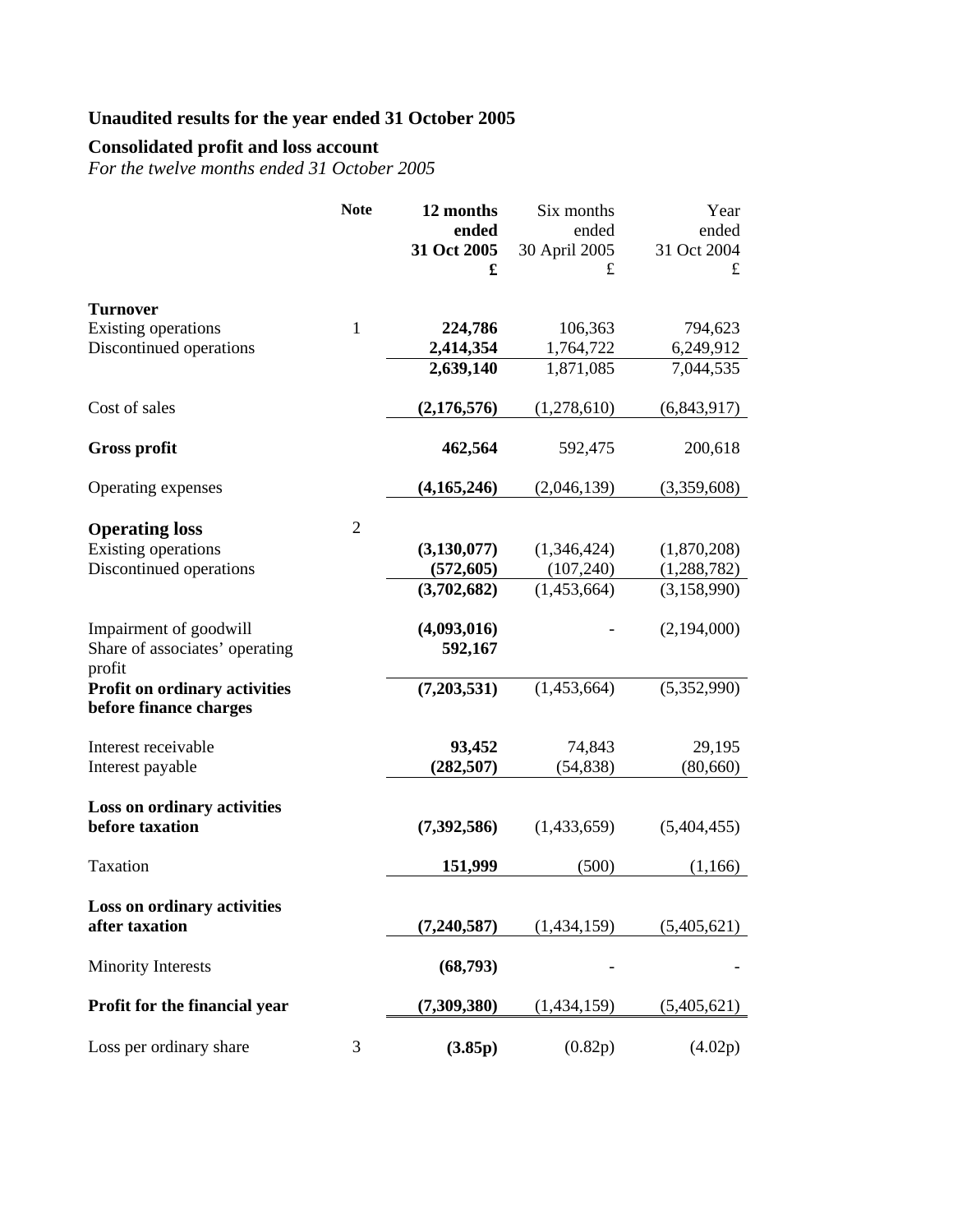### **Statement of Total Recognised Gains and Losses**

*For the 12 months ended 31 October 2005* 

|                                      | 12 months     | Six months    | Year        |  |
|--------------------------------------|---------------|---------------|-------------|--|
|                                      | ended 31 Oct  | ended         | ended       |  |
|                                      | 2005          | 30 April 2005 | 31 Oct 2004 |  |
|                                      | £             | £             | £           |  |
| Loss for the year                    | (7,309,380)   | (1,434,159)   | (5,405,621) |  |
| Currency translation difference      | (165, 822)    | 89,712        | 3,063       |  |
| Total recognised losses for the year | (7, 475, 202) | (1,344,447)   | (5,402,558) |  |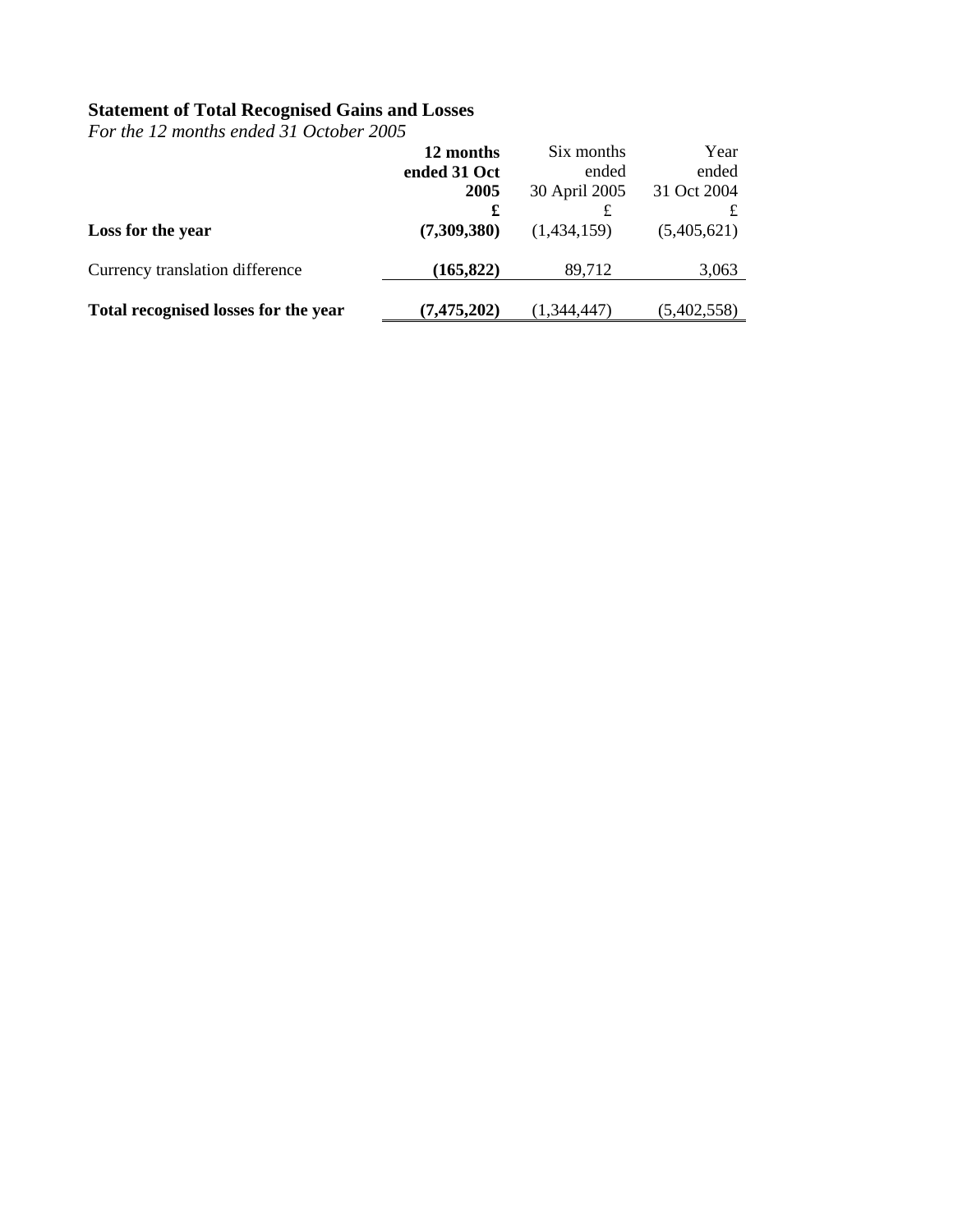# **Consolidated Balance Sheet**

*As at 31 October 2005* 

|                                                            | <b>Note</b>    | At           | At           | At             |
|------------------------------------------------------------|----------------|--------------|--------------|----------------|
|                                                            |                | 31 October   | 30 April     | 31 Oct         |
|                                                            |                | 2005         | 2005         | 2004           |
|                                                            |                | £            | £            | £              |
| <b>Fixed assets</b>                                        |                |              |              |                |
| Intangible assets                                          | $\overline{4}$ | 10,486,394   | 4,984,238    | 5,255,822      |
| Tangible assets                                            |                | 283,872      | 259,672      | 258,216        |
| Investments                                                |                | 16,393,443   |              |                |
|                                                            |                | 27,163,709   | 5,243,910    | 5,514,038      |
| <b>Current assets</b>                                      |                |              |              |                |
| <b>Debtors</b>                                             | 5              | 1,655,547    | 2,103,431    | 1,744,291      |
| Cash at bank                                               |                | 630,048      | 6,519        | 427,160        |
|                                                            |                | 2,285,595    | 2,109,950    | 2,171,451      |
| Creditors: amounts falling due within one year             | 6              | (5,103,990)  | (6,484,959)  | (6,557,561)    |
| Net current liabilities                                    |                | (2,818,395)  | (4,375,009)  | (4,386,110)    |
| <b>Total assets less current liabilities</b>               |                | 24,345,314   | 868,901      | 1,127,928      |
| Creditors: amounts falling due after more than<br>one year | $\tau$         | (12,710,447) | (878, 752)   | (1,012,122)    |
| <b>Total net (liabilities)/assets</b>                      |                | 11,634,867   | (9, 851)     | 115,806        |
|                                                            |                |              |              |                |
|                                                            |                | £            | £            | £              |
| <b>Capital and reserves</b>                                |                |              |              |                |
| Called up share capital                                    |                | 6,272,361    | 1,771,889    | 1,405,099      |
| Shares to be issued                                        |                |              | 476,000      | 476,000        |
| Share premium account                                      |                | 29,906,684   | 16,155,683   | 15,303,683     |
| Merger reserve                                             |                | 2,402,674    | 2,402,674    | 2,402,674      |
| Profit and loss account                                    |                | (26,878,059) | (20,816,097) | (19, 471, 650) |
| Minority Interest`                                         |                | (68,793)     |              |                |
| <b>Equity shareholders' funds</b>                          | 9              | 11,634,867   | (9, 851)     | 115,806        |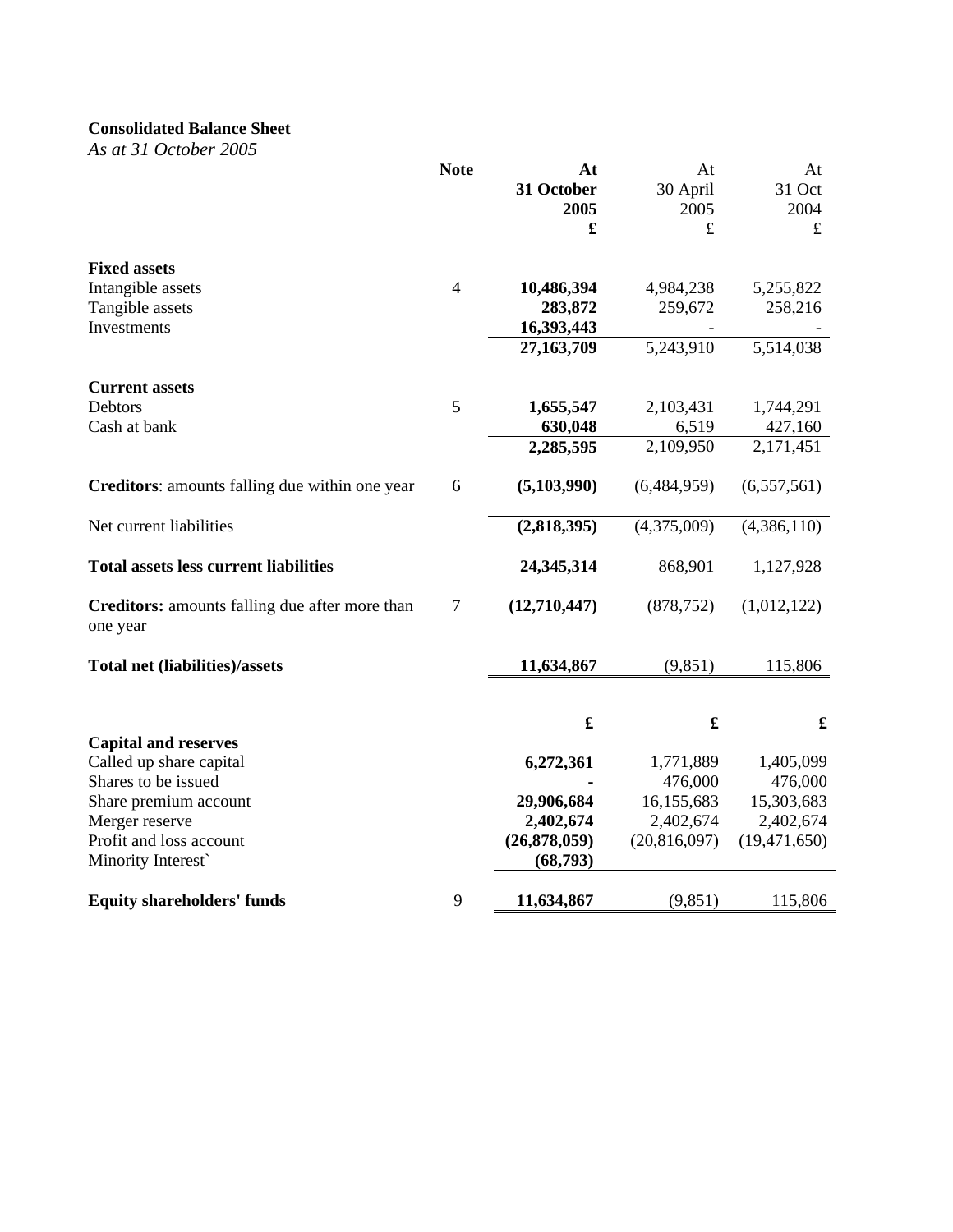# **Consolidated Cash Flow Statement**

*For the 12 months ended 31 October 2005* 

|                                                | <b>Note</b> | 12 months<br>ended 31<br><b>Oct 2005</b><br>£ | Six months<br>ended<br>30 April<br>2004<br>£ | Year<br>ended<br>31 Oct<br>2004<br>£ |
|------------------------------------------------|-------------|-----------------------------------------------|----------------------------------------------|--------------------------------------|
| Net cash outflow from operating activities     | 10          | (3,289,643)                                   | (1,557,911)                                  | (2,087,355)                          |
| Returns on investment and servicing of finance | 11          | (189, 054)                                    | 20,005                                       | (51, 465)                            |
| Taxation                                       |             | 151,999                                       | (500)                                        | (1,166)                              |
| Capital expenditure and financial investment   | 11          | (184, 076)                                    | (76, 252)                                    | (133,806)                            |
| Acquisitions                                   |             | (26, 430, 901)                                |                                              | (141, 911)                           |
| Cash outflow before financing                  |             | (29, 941, 675)                                | (1,614,658)                                  | (2,415,703)                          |
| Financing                                      | 11          | 30,144,563                                    | 1,194,017                                    | 2,255,540                            |
| Increase/(decrease) in cash                    | 13          | 202,888                                       | (420, 641)                                   | (160, 163)                           |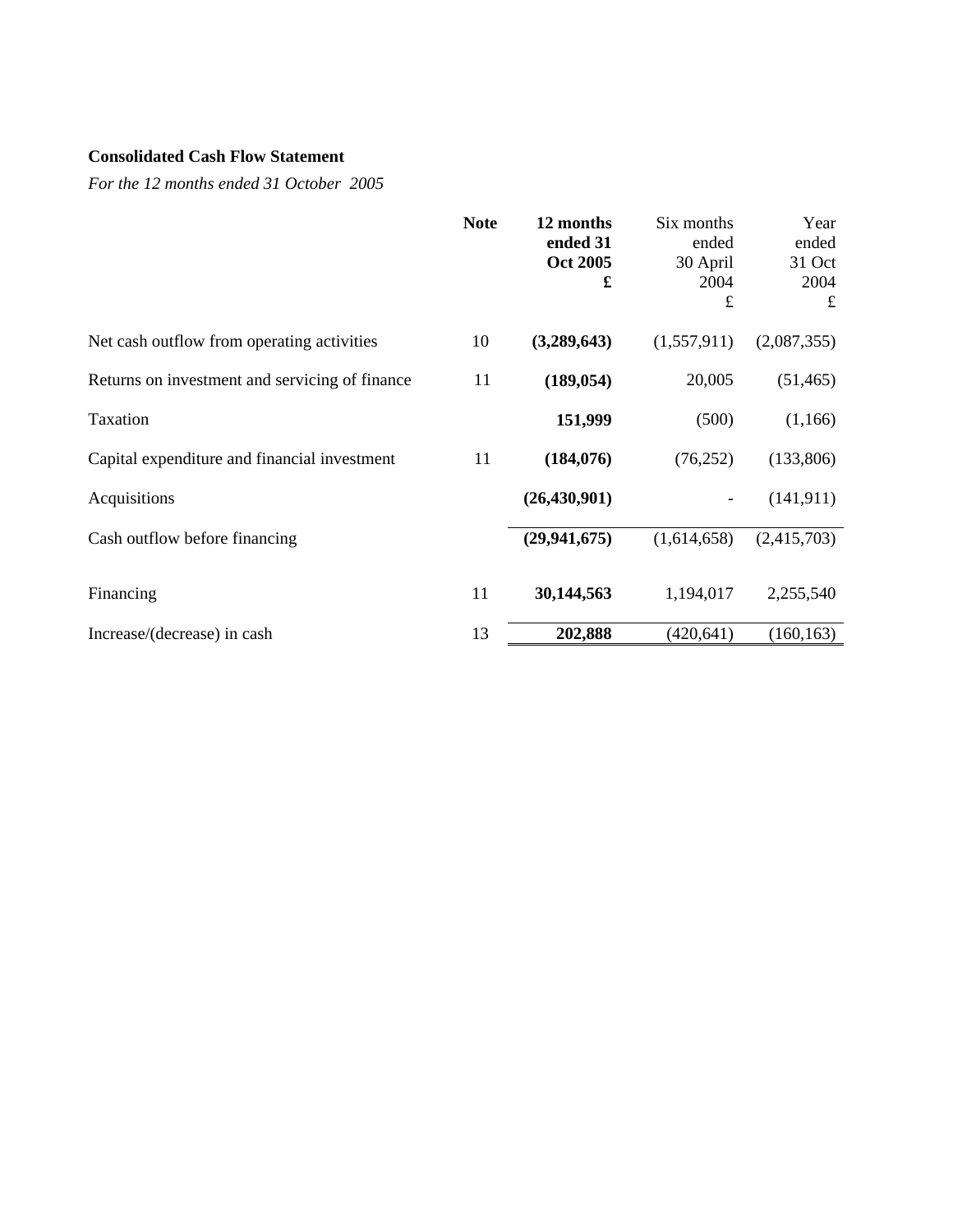#### **Notes to the Accounts**

#### **1. Accounting policies and additional information**

These interim results for the 12 months ended 31 October 2005 do not constitute statutory accounts and have been neither reviewed nor audited by our auditors. The financial information for the 12 months ended 31 October 2004 is derived from the statutory accounts for that year. The auditors reported on those accounts; their report was unqualified and did not contain a statement under s237(2) or (3) Companies Act 1985.

The accounting policies are consistent with those applied in the preparation of the statutory accounts for the year ended 31 October 2004.

#### **Basis of accounting**

The financial statements are prepared under the historical cost convention.

During the year, the company acquired Alternateport Limited whose single asset was 20% stake in Satellite Information Services (Holdings) Limited. Alternateport Limited is a 100% subsidiary of Catalyst Media Holdings Limited which is 80% owned by CMG and 20% owned by Eureka Interactive Fund Limited. Catalyst Media Holdings Limited is accounted for under Subsidiary accounting rules and Eureka's minority interest is shown separately on the face of the Profit and Loss statement. Alternateport Limited is accounted for under Associate accounting rules, where its attributable profits are included in the Profit and Loss statement, and shown as an investment on the Balance sheet.

The directors have prepared the financial statements on the basis that the Group is a going concern.

### **Revenue recognition and turnover**

Revenue is recognised under an exchange transaction with a customer, when, and to the extent that, the Group obtains the right to consideration in exchange for its performance.

Turnover represents amounts derived from the provision of services which fall within the group's ordinary activities after deduction of trade discounts and value added tax. Those services include internet web design, television programme editing and production, website administration and revenues from streamed advertising.

### **2. Operating loss on ordinary activities before taxation**

|                                | 12 months<br>ended 31 Oct | Six months<br>ended | Year<br>ended |
|--------------------------------|---------------------------|---------------------|---------------|
|                                | 2005                      | 30 April            | 31 Oct        |
|                                | £                         | 2005                | 2004          |
|                                |                           | £                   | £             |
| Operating loss is stated after |                           |                     |               |
| charging:                      |                           |                     |               |
| Amortisation of goodwill       | 706,555                   | 297,489             | 510,702       |
| Depreciation                   | 139,151                   | 63,031              | 152,013       |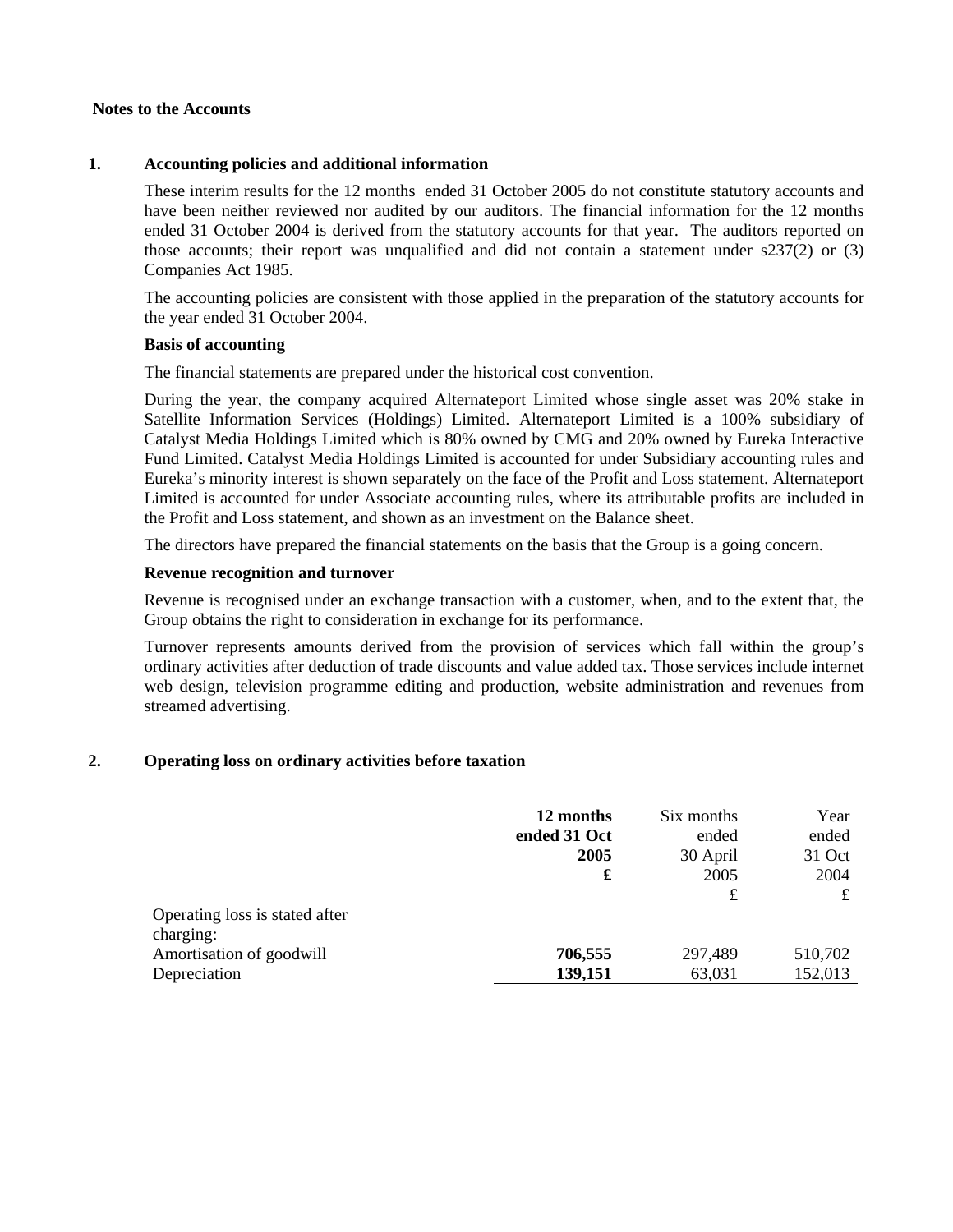### **3. Loss per share**

The calculation of loss per share has been based on the loss after taxation for the period of £7,309,380 and the weighted average number of ordinary shares in issue during the period of 488,640,167.

The diluted loss per share calculation is identical to that used for basic earnings per share as the exercise of share options would have the effect of reducing the loss per ordinary share and therefore is not dilutive under the terms of the Financial Reports Standard 14 "Earnings per Share".

#### **4. Intangible fixed assets**

|                                   | Development | Goodwill    | Intellectual | <b>Total</b> |
|-----------------------------------|-------------|-------------|--------------|--------------|
|                                   | Expenditure |             | Property     |              |
|                                   | $\mathbf f$ | $\pounds$   | £            | £            |
| Cost                              |             |             |              |              |
| At 1 November 2004                | 64,484      | 7,975,331   | 4,213,834    | 12,253,649   |
| <b>Additions</b>                  | 30,467      | 10,037,458  |              | 10,067,925   |
| Write down contingent revaluation |             | (42,000)    |              | (42,000)     |
| Exchange adjustments              |             | 7,103       |              | 7,103        |
| At 31 October 2005                | 94,951      | 17,977,892  | 4,213,834    | 22,286,677   |
| <b>Amortisation</b>               |             |             |              |              |
| At 1 November 2004                |             | (2,783,993) | (4,213,834)  | (6,997,827)  |
| Charge for the 6 months           | (60,000)    | (646, 555)  |              | (706, 555)   |
| Impairment                        |             | (4,093,016) |              | (4,093,016)  |
| Exchange adjustments              |             | (2,885)     |              | (2,885)      |
| At 31 October 2005                | (60,000)    | (7,526,449) | (4,213,834)  | (11,800,283) |
| Net book value                    |             |             |              |              |
| At 31 October 2005                | 34,951      | 10,451,443  |              | 10,486,394   |
| At 31 October 2004                | 64,484      | 5,191,338   |              | 5,255,822    |
|                                   |             |             |              |              |

### **5. Debtors:**

|                                              | At        | At        |
|----------------------------------------------|-----------|-----------|
|                                              | 31 Oct    | 31 Oct    |
|                                              | 2005      | 2004      |
|                                              | £         | £         |
| Debtors: amounts falling due within one year |           |           |
| Trade debtors                                | 987,883   | 658,335   |
| Other debtors                                | 502,071   | 144,808   |
| Called up share capital not paid             | 1,000     | 10,500    |
| Prepayments and accrued income               | 164,593   | 930,648   |
|                                              | 1,655,547 | 1,744,291 |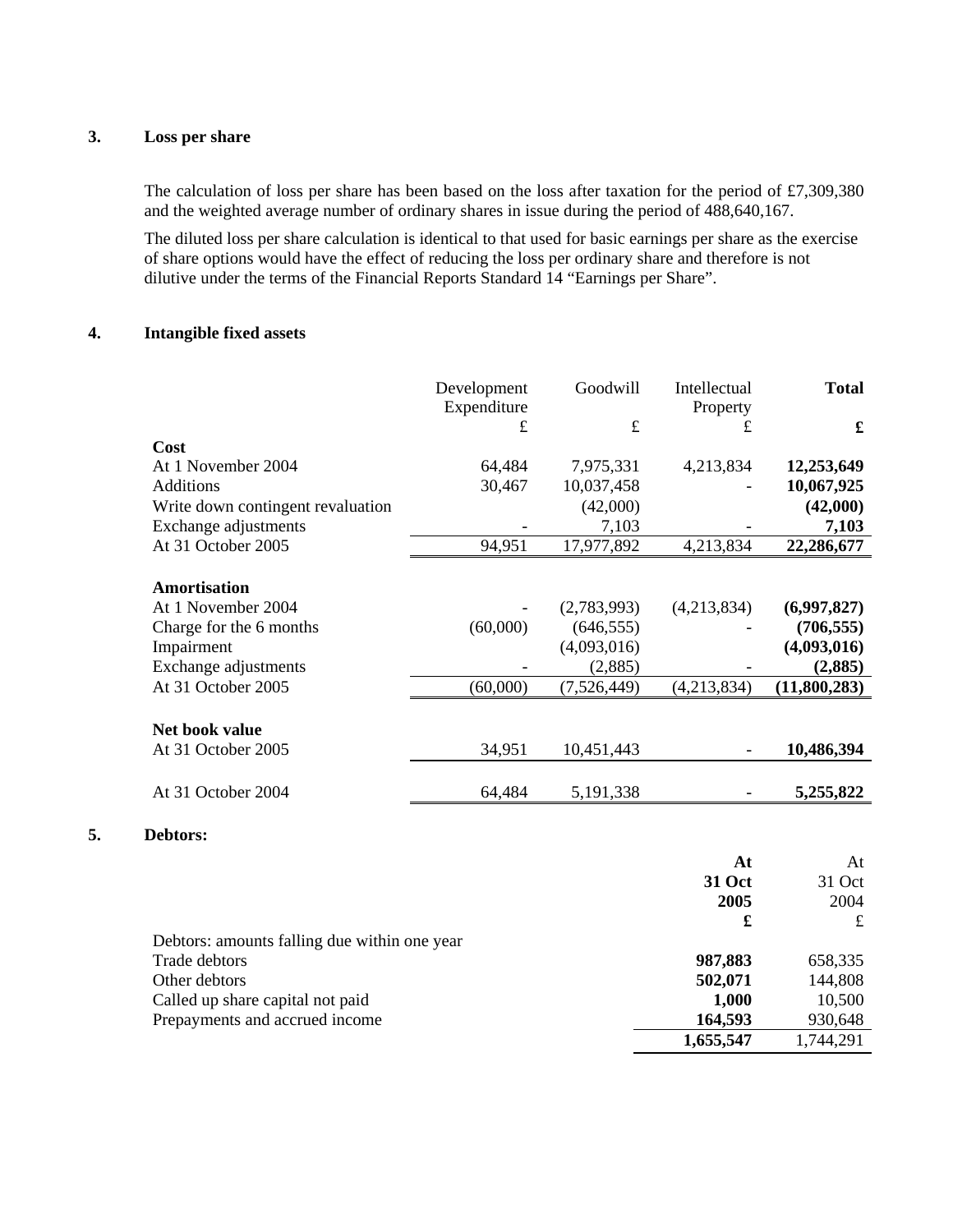#### **6. Creditors: amounts falling due within one year**

|                                  | At            | At        |
|----------------------------------|---------------|-----------|
|                                  | <b>31 Oct</b> | 31 Oct    |
|                                  | 2005          | 2004      |
|                                  | £             | £         |
| Bank loan                        | 201,500       | 759,640   |
| Loan notes                       | 391,890       | 387,138   |
| Obligations under finance leases | 263,550       | 191,012   |
| Trade creditors                  | 2,660,969     | 2,234,625 |
| Taxation and social security     | 60,236        | 238,657   |
| Other creditors                  | 654,004       | 1,314,948 |
| Accruals and deferred income     | 871,841       | 1,431,541 |
|                                  | 5,103,990     | 6,557,561 |

#### **7. Creditors: amounts falling due after more than one year**

|                                  | At         | At        |
|----------------------------------|------------|-----------|
|                                  | 31 Oct     | 31 Oct    |
|                                  | 2005       | 2004      |
|                                  | £          | £         |
| Bank loan                        | 33,710     | 51,494    |
| Loan notes                       | 12,422,597 | 637,507   |
| Obligations under finance leases | 49,869     | 122,263   |
| Convertible loan note            | 160,000    | 160,000   |
| Other creditors                  | 44,271     | 40,858    |
|                                  | 12,710,447 | 1,012,122 |

### **8. Changes in share capital**

In September 2005, 3,055,555 new ordinary shares of 1p were issued to Paradine Productions, a company owned by Sir David Frost OBE at 4p per share.

In September 2005, 425,000,000 new ordinary shares of 1p were placed with institutional and other investors at 4p per share, in order to finance the acquisition of Alternateport Limited, whose sole asset is its 20% holding in SIS. The holding increased to 22.05% in November 2005 after the share buy back by SIS.

In September 2005, 8,750,000 new ordinary shares of 1p were issued to Strand Partners at 4p per share in part consideration of their professional fees for the acquisition of SIS.

In July 2005, 367,404 new ordinary shares of 1p were issued to Entendre in settlement of a legal claim based on a closing price of 7.75p.

In May 2005 7,274,286 new ordinary shares of 1p were placed with institutional and other investors at 3.5p per share.

In May 2005 5,600,000 new ordinary shares of 1p were issued to Adam Cohen (2,856,000) and Jennifer Sultan (2,744,000), in full and final settlement of all deferred consideration on the acquisition of GMS.

In November 2004 15,000,000 new ordinary shares of 1p were placed with Gartmore Investment Management Limited at 5p per share.

In November 2004 7,000,000 new ordinary shares of 1p were placed with Williams De Broe at 5p per share.

In December 2004 14,678,968 new ordinary shares of 1p were issued to Champ Car World Series LLC, based on closing price of 7.75p.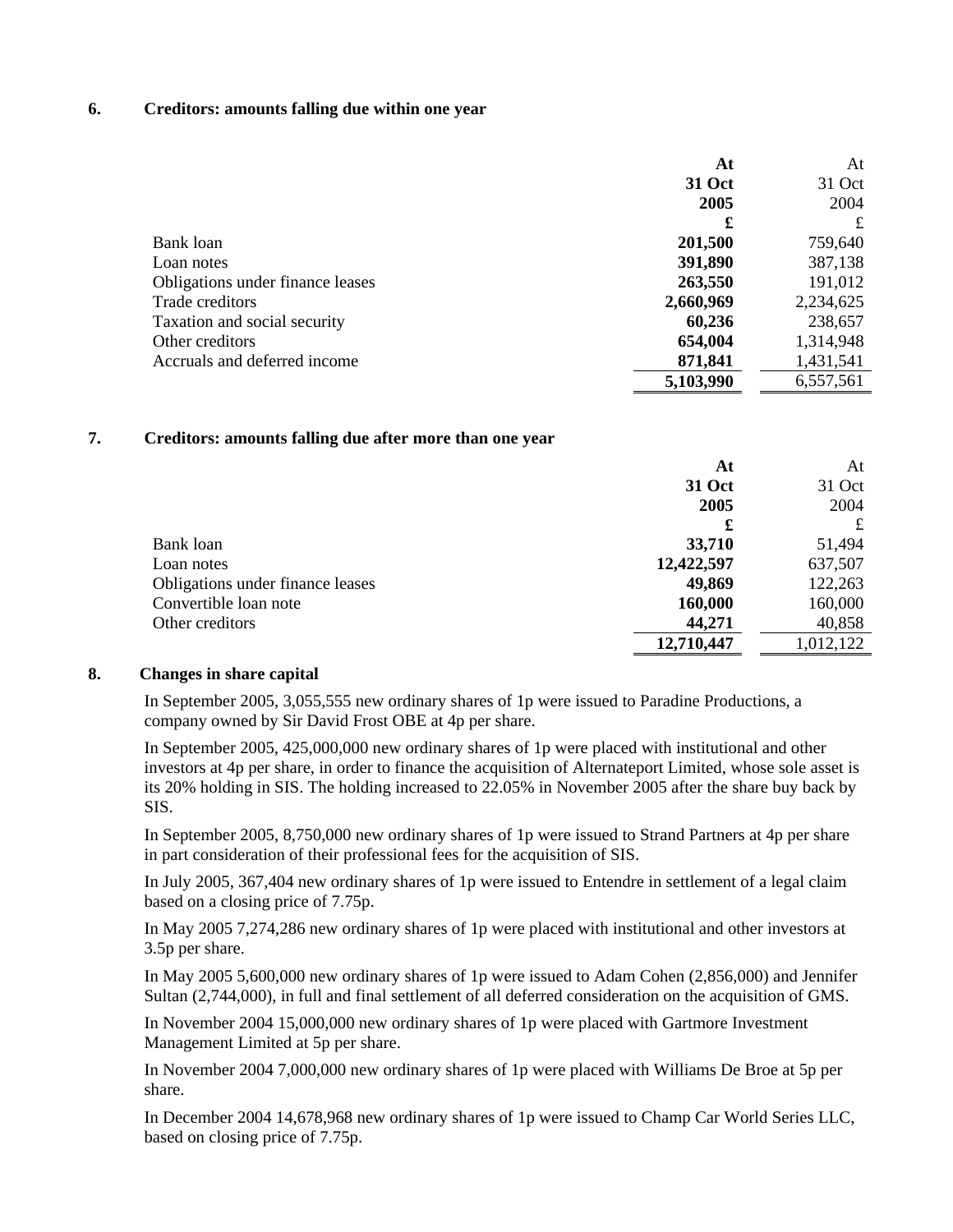# **9. Reconciliation of movement in shareholders' funds**

|                                                     | 12 months<br>ended<br>31 Oct<br>2005<br>£ | Six months<br>ended<br>30 April<br>2005<br>£ | Year<br>ended<br>31 Oct<br>2004<br>£ |
|-----------------------------------------------------|-------------------------------------------|----------------------------------------------|--------------------------------------|
|                                                     |                                           |                                              |                                      |
| Loss for the period                                 | (7,309,380)                               | (1,434,159)                                  | (5,405,621)                          |
| Issue of shares                                     | 4,867,262                                 | 366,790                                      | 2,718,966                            |
| Premium on issue of shares (net of issue)<br>costs) | 14,603,001                                | 852,000                                      | 1,106,998                            |
| Currency translation difference                     | (165, 822)                                | 89,712                                       | 3,063                                |
| Shares to be issued                                 | (476,000)                                 |                                              | (536, 640)                           |
| Net increase/(reduction) in shareholders'           | 11,519,061                                | (125, 657)                                   | (2, 113, 234)                        |
| funds                                               |                                           |                                              |                                      |
| Opening shareholders' funds                         | 115,806                                   | 115,806                                      | 2,229,040                            |
| Closing shareholders' funds                         | 11,634,867                                | (9, 851)                                     | 115,806                              |

# **10. Reconciliation of operating loss to operating cashflows**

|                                            | 12 months<br>ended<br>31 Oct<br>2005<br>£ | Six months<br>ended<br>30 April<br>2005<br>£ | Year<br>ended<br>31 Oct<br>2004<br>£ |
|--------------------------------------------|-------------------------------------------|----------------------------------------------|--------------------------------------|
| <b>Operating loss</b>                      | (3,702,682)                               | (1,453,664)                                  | (5,352,990)                          |
| Impairment of intellectual property rights |                                           |                                              | 2,194,000                            |
| Depreciation                               | 139,151                                   | 63,031                                       | 152,013                              |
| Amortisation of goodwill on acquisition    | 706,555                                   | 297,489                                      | 510,702                              |
| Loss on disposal of fixed assets           |                                           |                                              | 803                                  |
| (Decrease)/Increase in debtors             | 680,910                                   | (359, 140)                                   | (478, 873)                           |
| (Decrease)/increase in creditors           | (1,015,551)                               | (102, 224)                                   | 875,955                              |
| Exchange adjustment                        | (98, 026)                                 | (3,403)                                      | 11,035                               |
| Net cash outflow from operating activities | (3,289,643)                               | (1, 557, 911)                                | (2,087,355)                          |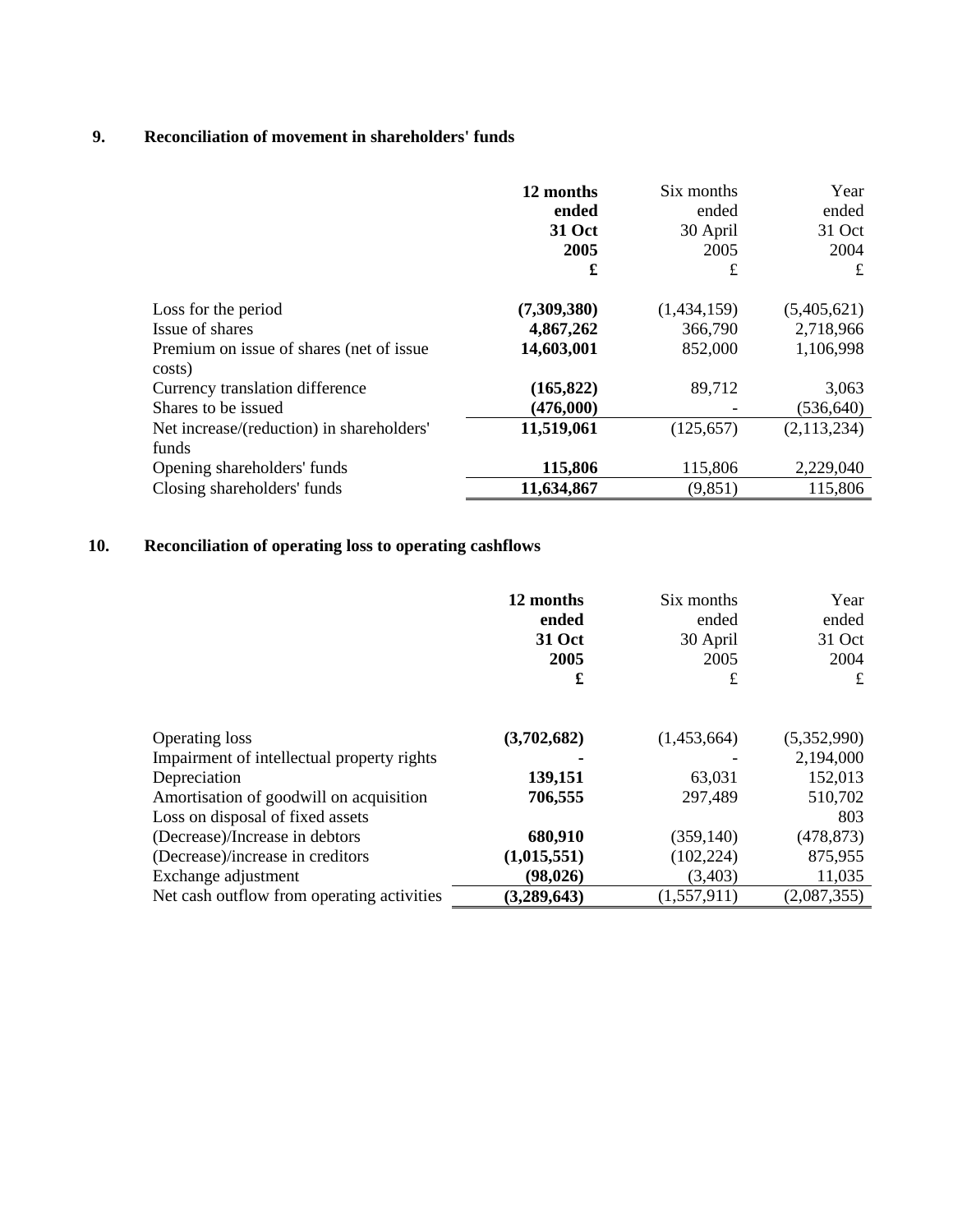## **11. Analysis of cash flows for headings netted in the cash flow statement**

|                                                 | At         | At         |
|-------------------------------------------------|------------|------------|
|                                                 | 31 Oct     | 31 Oct     |
|                                                 | 2005       | 2004       |
|                                                 | £          | £          |
| Returns on investments and servicing of finance |            |            |
| Interest paid                                   | (220, 690) | 29,195     |
| Interest paid on finance leases                 | (61, 816)  | (66, 559)  |
| Interest received                               | 93,452     | (14, 101)  |
|                                                 | (189, 054) | (51, 465)  |
| Capital expenditure and financial investment    |            |            |
| Purchase of intangible assets                   | (30, 467)  | (73, 811)  |
| Purchase of tangible assets                     | (158, 811) | (59,995)   |
| Disposal of fixed assets                        | 5,202      |            |
|                                                 | (184, 076) | (133,806)  |
| <b>Financing</b>                                |            |            |
| Capital element of finance lease payments       | (58, 233)  | (63, 868)  |
| Repayment of bank loan                          | (583, 467) | (263,318)  |
| Repayment of loan notes                         |            | (129, 470) |
| Issue of ordinary share capital                 | 19,036,263 | 2,660,702  |
| Issue of bank loan                              |            | 51,494     |
| Issue of loan                                   | 11,750,000 |            |
|                                                 | 30,144,563 | 2,255,540  |
|                                                 |            |            |

# **12. Reconciliation of net cash flow to movement in net (debt)/funds**

|                                                   | At             | At          |
|---------------------------------------------------|----------------|-------------|
|                                                   | 31 Oct         | 31 Oct      |
|                                                   | 2005           | 2004        |
|                                                   | £              | £           |
| Decrease in cash in the period                    | 202,888        | (160, 163)  |
| Loans and finance leases acquired with subsidiary | ۰              | (2,551,366) |
| Repayment of loan notes                           |                | 129,470     |
| Repayment of bank loan                            | 585,470        | 263,318     |
| Repayment of finance leases                       | 58,233         | 63,868      |
| New bank loan                                     |                | (51, 924)   |
| Loan note issue                                   | (11,750,000)   |             |
| Translation                                       | (77, 493)      | (2,850)     |
| Movement in debt in the period                    | (10,980,902)   | (2,309,217) |
| Net (debt)/funds at start of period               | (1,881,894)    | 427,323     |
| Net (debt) at end of period                       | (12, 862, 796) | (1,884,894) |